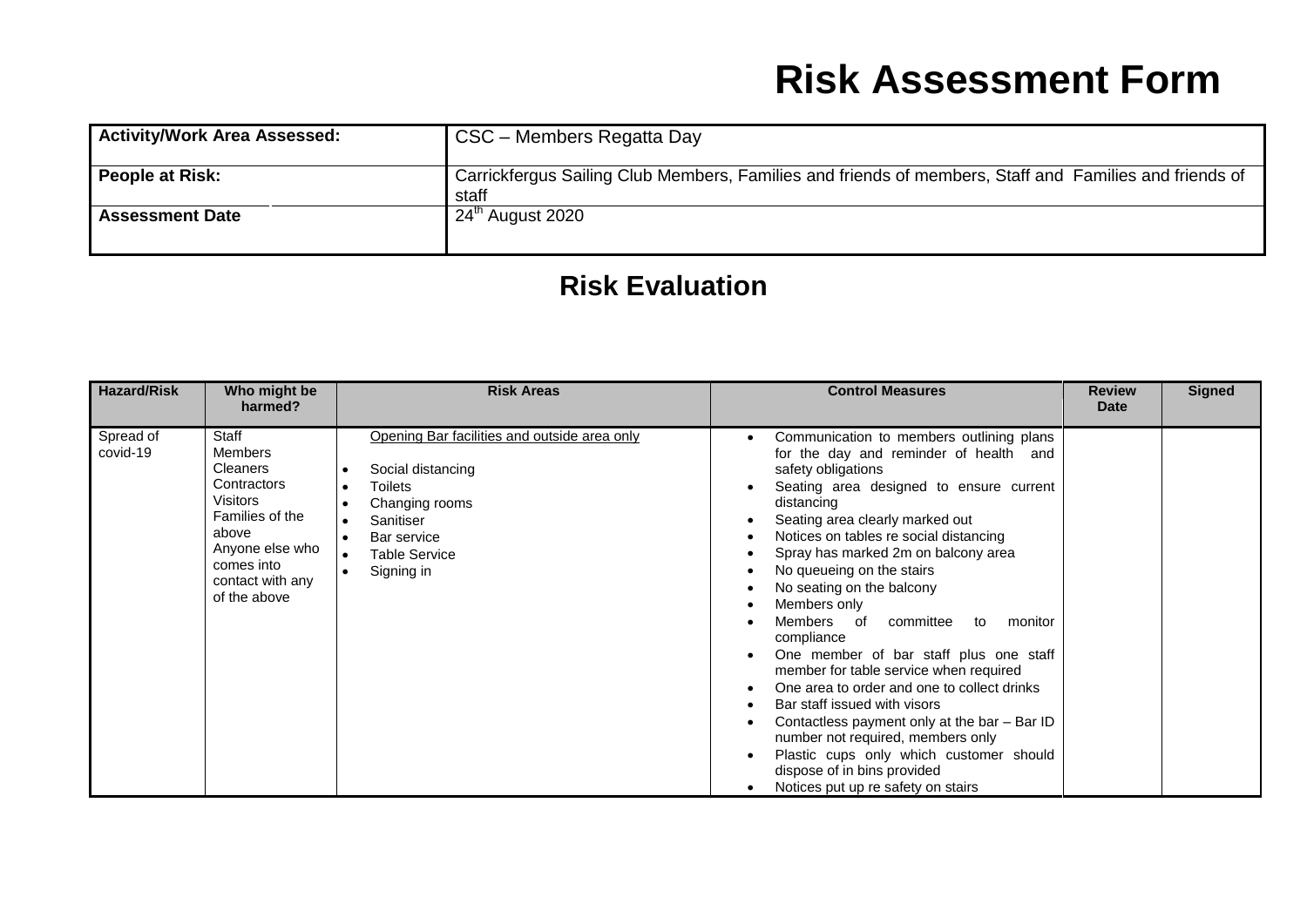| <b>Hazard/Risk</b> | Who might be<br>harmed? | <b>Risk Areas</b> | <b>Control Measures</b>                                                                                                                                                                                                                                                                                                                                                                                                                                                                                                                                                                                                                                                                                                                                                                                                                                                                                                                                                                                                                                                                                                                                                                                                                                                                                                                                                                       | <b>Review</b><br>Date | <b>Signed</b> |
|--------------------|-------------------------|-------------------|-----------------------------------------------------------------------------------------------------------------------------------------------------------------------------------------------------------------------------------------------------------------------------------------------------------------------------------------------------------------------------------------------------------------------------------------------------------------------------------------------------------------------------------------------------------------------------------------------------------------------------------------------------------------------------------------------------------------------------------------------------------------------------------------------------------------------------------------------------------------------------------------------------------------------------------------------------------------------------------------------------------------------------------------------------------------------------------------------------------------------------------------------------------------------------------------------------------------------------------------------------------------------------------------------------------------------------------------------------------------------------------------------|-----------------------|---------------|
|                    |                         |                   | Bottle bin available so members can dispose<br>$\bullet$<br>of bottles<br>Bar staff to empty bins at closing (bin bags)<br>Antibacterial spray and paper towels<br>available to members to clean their tables<br>(and chairs) if required<br>Hand sanitiser units in place<br>Antibacterial soap in bathrooms<br>Paper towels in bathrooms<br>Bins in bathrooms<br>Bins in the seating areas<br>Notices to remind to wash hands for 20<br>seconds and dry properly<br>Suspension of adding money to bar cards<br>Opening hours 13:00 - 21:00<br>Bar closing early enough to avoid members<br>being outside with insufficient light<br>Marquee (with open sides) available for<br>shelter but posters will be up to remind of<br>social distancing<br>One person providing live entertainment,<br>outside<br>Entertainer has been briefed to sing more<br>subdued songs and not ones that will<br>encourage vigorous or slow dancing, or<br>touching, such as Proud Mary, Sweet<br>Caroline, etc<br>Dancing is not promoted and must only be<br>within social bubbles and social distancing<br>should be adhered to<br>Area will be marked so members do not<br>approach the singerrequests should be<br>made on paper and left in an area to be<br>agreed<br>Cleaner will have all public areas sanitised<br>All chairs (including spare) will have been<br>cleaned with anti-bacterial spray |                       |               |
|                    |                         |                   | Bar staff will have bar area sanitised                                                                                                                                                                                                                                                                                                                                                                                                                                                                                                                                                                                                                                                                                                                                                                                                                                                                                                                                                                                                                                                                                                                                                                                                                                                                                                                                                        |                       |               |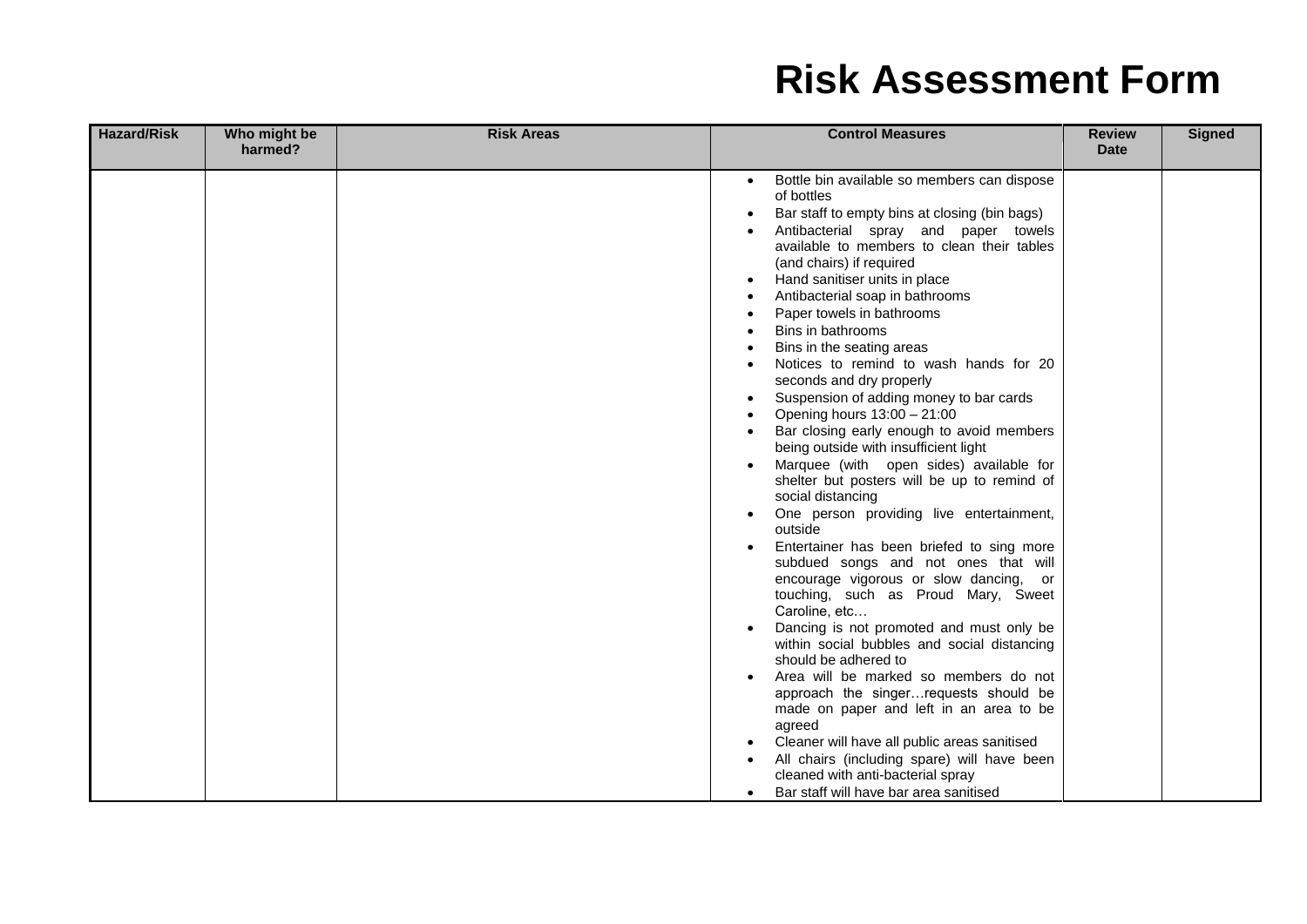| <b>Hazard/Risk</b> | Who might be<br>harmed?                                                                                                                       | <b>Risk Areas</b>                        | <b>Control Measures</b>                                                                                                                                                                                                                                                                                                                                                                                                                                                                                                                                                                                                                                                       | <b>Review</b><br><b>Date</b> | <b>Signed</b> |
|--------------------|-----------------------------------------------------------------------------------------------------------------------------------------------|------------------------------------------|-------------------------------------------------------------------------------------------------------------------------------------------------------------------------------------------------------------------------------------------------------------------------------------------------------------------------------------------------------------------------------------------------------------------------------------------------------------------------------------------------------------------------------------------------------------------------------------------------------------------------------------------------------------------------------|------------------------------|---------------|
|                    |                                                                                                                                               |                                          | Changing room toilets only to be used<br>No queuing inside corridor area to toilets<br>No visitors allowed indoors<br>Book is available at the bar serving table and<br>bar staff to request those ordering drinks put<br>in their names and those of their guests. This<br>will be supplemented by checks by<br>Committee members.<br>Note to encourage members to download<br>the stop covid app will be included on<br>member communication.<br>Additional posters to remind of social<br>distancing<br>Communication to members will request that<br>they do not attend the event if they, or<br>anyone they have been in contact with is<br>showing symptoms of covid-19 |                              |               |
|                    | <b>Sailing</b><br>Members<br><b>Visitors</b><br>Families of the<br>above<br>Anyone else who<br>comes into<br>contact with any<br>of the above | Rigging, Launching and Recovery of Boats | Hand sanitizer points provided in the boat<br>park<br>Sailors should spread out when<br>rigging/derigging and maintain a 2m distance<br>Avoid touching other sailors boats trailers<br>If this cannot be avoided .e.g moving a<br>trailer for a single handed sailor gloves<br>should be warn or hands sanitised using the<br>points provided<br>One boat will launch at a time with a<br>minimum 2m distance to be maintained on<br>the slipway<br>Sailors should avoid using the hose before or<br>after racing                                                                                                                                                             |                              |               |